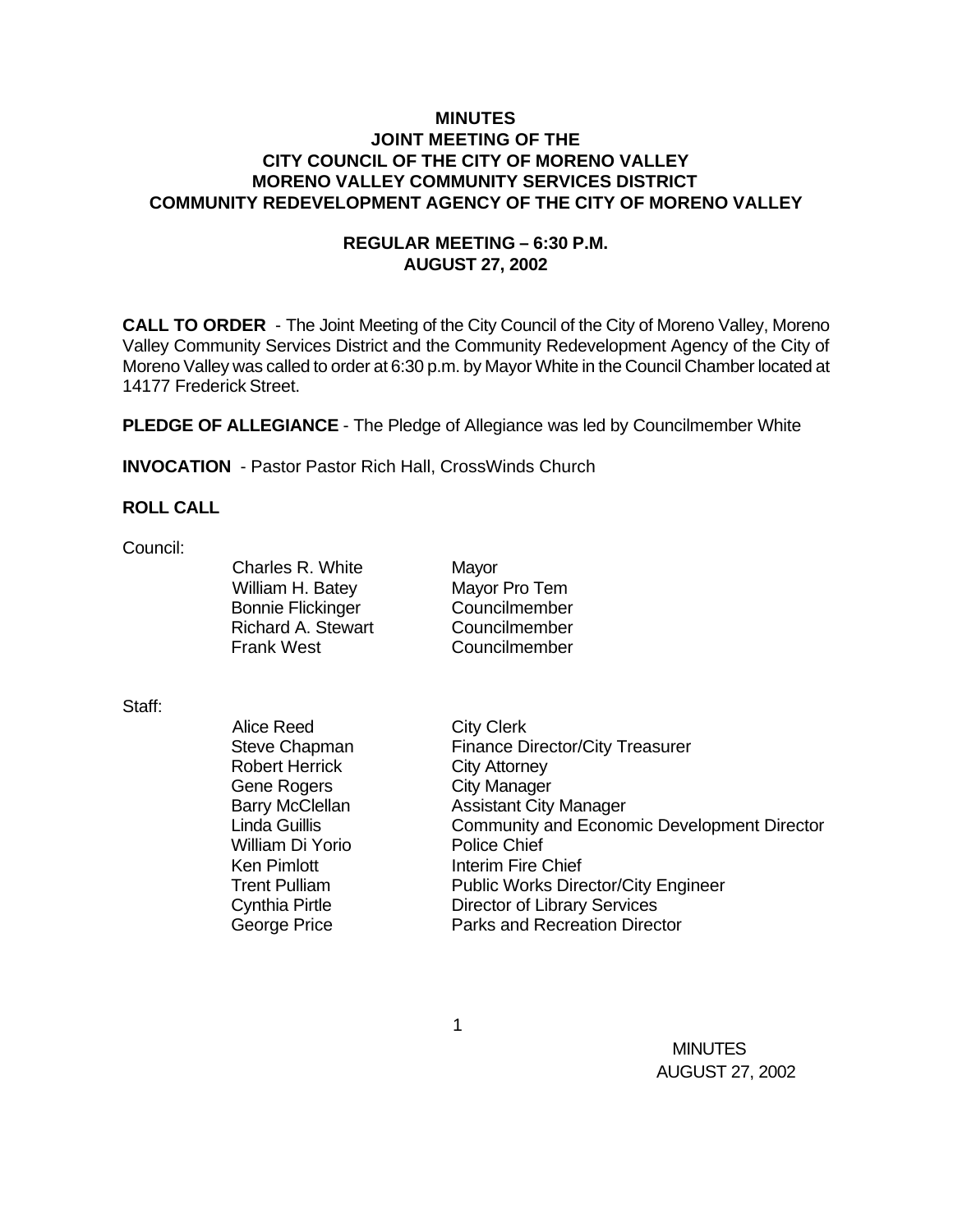# JOINT CONSENT CALENDARS (SECTIONS A-C) OF THE CITY COUNCIL OF THE CITY **OF MORENO VALLEY, MORENO VALLEY COMMUNITY SERVICES DISTRICT, AND COMMUNITY REDEVELOPMENT AGENCY OF THE CITY OF MORENO VALLEY**

Mayor White opened the agenda items for the Consent Calendars for public comments; there being none, public comments were closed.

Mayor Pro Tem Batey made a motion, seconded by Councilmember Flickinger to approve the Consent Calendars in their entireties, except for Items A13 and A15 which were pulled for separate discussion/action. Motion carried 5-0. Roll call vote.

# **A. CONSENT CALENDAR** - **CITY COUNCIL**

- A1. ORDINANCES FIRST READING BY TITLE ONLY Waived reading of all Ordinance Introductions and read by title only.
- A2. MINUTES REGULAR MEETING OF JULY 9, 2002 Approved as submitted.
- A3. PA01-0018 MINI-STORAGE FACILITY ACCEPT AGREEMENT & BONDS FOR PRIVATE LANDSCAPING AND IRRIGATION IMPROVEMENTS (U-HAUL FACILITY AT 23700 SUNNYMEAD BLVD.) (K-BAR CONSTRUCTION) Accepted the bonds and authorized the Mayor to execute the Agreement for the Construction of Private Landscaping and Irrigation Improvements for PA01-0018 and instructed the City Clerk to forward the completed Agreement for the Construction of Private Landscaping and Irrigation Improvements to the Riverside County Recorder's office for recordation.
- A4. WARRANT REPORT JUNE, 2002 Adopted Resolution No. 2002-54, approving the Warrant Report, dated June 30, 2002 in the total amount of \$12,309,715.94.

Resolution No. 2002-54

A Resolution of the City Council of the City of Moreno Valley, California, Approving the Warrant Report Dated June 30, 2002

A5. WARRANT REPORT – JULY, 2002 Adopted Resolution No. 2002-55, approving the Warrant Report, dated July 31, 2002 in the total amount of \$7,271,832.31.

Resolution No. 2002-55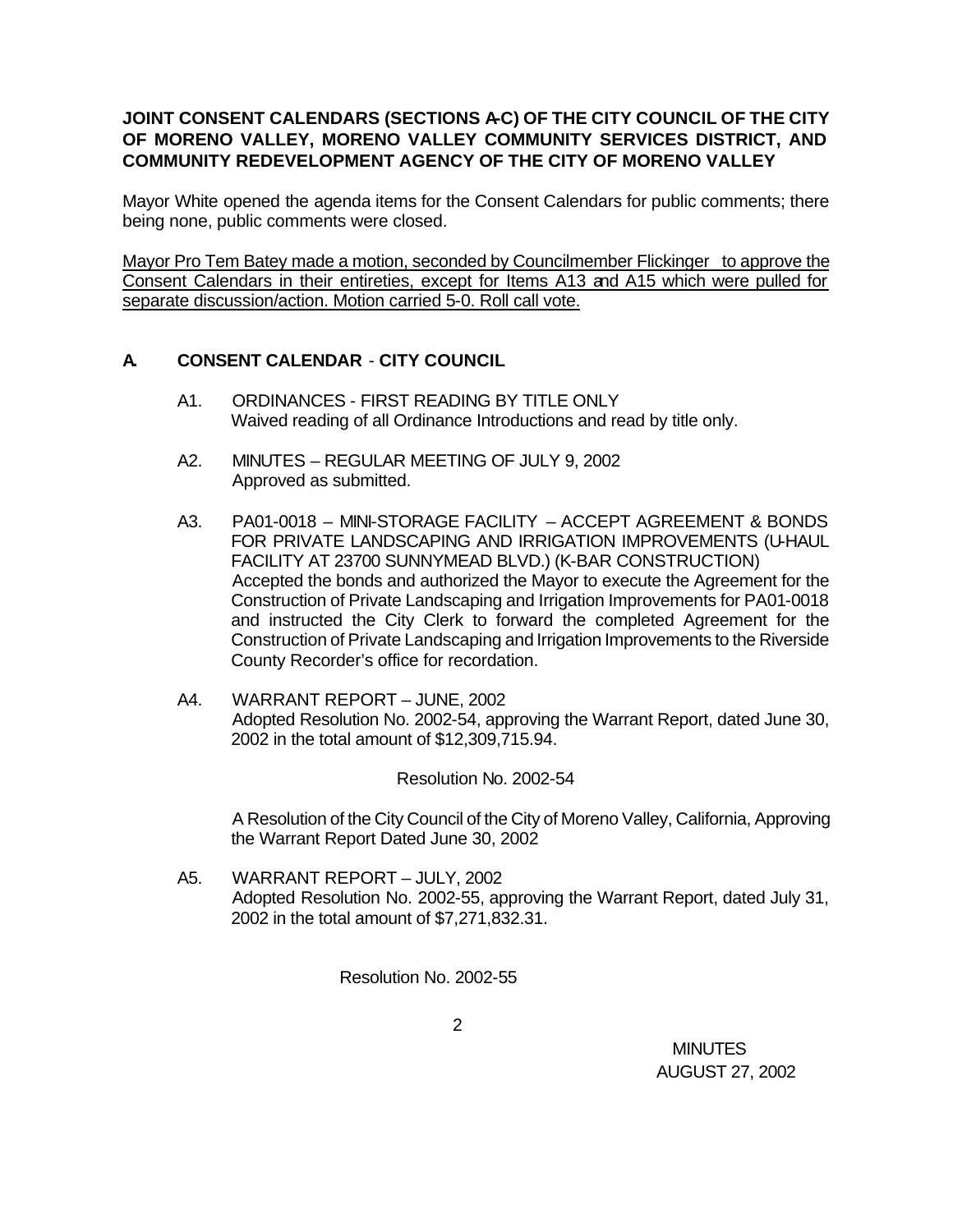A Resolution of the City Council of the City of Moreno Valley, California, Approving the Warrant Report Dated July 31, 2002

A6. NOTICE OF COMPLETION AND ACCEPTANCE OF NASON STREET TRAFFIC SIGNAL IMPROVEMENTS AT THE INTERSECTIONS OF ALESSANDRO BOULEVARD, COTTONWOOD AVENUE, AND EUCALYPTUS AVENUE, PROJECT NO. 97-25897-2, FEDERAL-AID NO. CMLG-5441 (034) Ratified Contract Change Order Nos. 1 and 2; accepted the work for the Nason Street traffic signal improvements at the intersections of Alessandro Boulevard, Cottonwood Avenue, and Eucalyptus Avenue, constructed by DBX, Inc., 42066 Avenida Alvarado, Suite C, Temecula, California, 92590, as complete; directed the City Clerk to record the Notice of Completion within ten (10) days at the office of the County Recorder of Riverside County, as required by Section 3093 of the California Civil Code; authorized the Director of Finance to release the retention to DBX, Inc. thirty-five (35) calendar days after the date of recordation of the Notice of Completion if no claims are filed against the project; and accepted the improvements into the City maintained road system.

### A7. YOUTH OPPORTUNITIES PROGRAM

Accepted funding of \$1.6 million from Riverside County to operate the Youth Opportunities Program and authorized the City Manager to execute an agreement with the Riverside County Economic Development Agency for \$1.6 million for the period beginning July 1, 2002 and ending June 30, 2004 and the additional staff positions required to operate the grant.

- A8. FINAL MAP 28568-1 SINGLE FAMILY RESIDENTIAL PROJECT AMENDMENT TO AGREEMENT FOR PUBLIC IMPROVEMENTS (TIME EXTENSION) – SOUTHWEST CORNER OF CACTUS AVENUE AND JOHN F. KENNEDY DRIVE (RYLAND HOMES) Authorized the Mayor to execute the Amendment to Agreement for Public Improvements for Final Map 28568-1; and instructed the City Clerk to forward the completed Amendment to Agreement for Public Improvements to the County Recorder's Office for recordation.
- A9. FINAL MAPS 21040 AND 21040-5 AMENDMENT TO AGREEMENT FOR PUBLIC IMPROVEMENTS (TIME EXTENSION) – NORTH OF ELDER AVENUE AND EAST OF MORRISON STREET (PROCOPIUS LAND COMPANY) Authorized the Mayor to execute the Amendments to Agreement for Public Improvements for Final Maps 21040 and 21040-5.
- A10. FINAL MAP 21461 ACCEPT SUBSTITUTION OF BONDS AND AGREEMENT FOR PUBLIC RIGHT OF WAY IMPROVEMENTS – SOUTH SIDE OF SUNNYMEAD RANCH PARKWAY AND EAST OF PIGEON PASS ROAD (SUNNYMEAD RANCH, LLC) Accepted the substitution of bonds and Agreement for Public Improvements for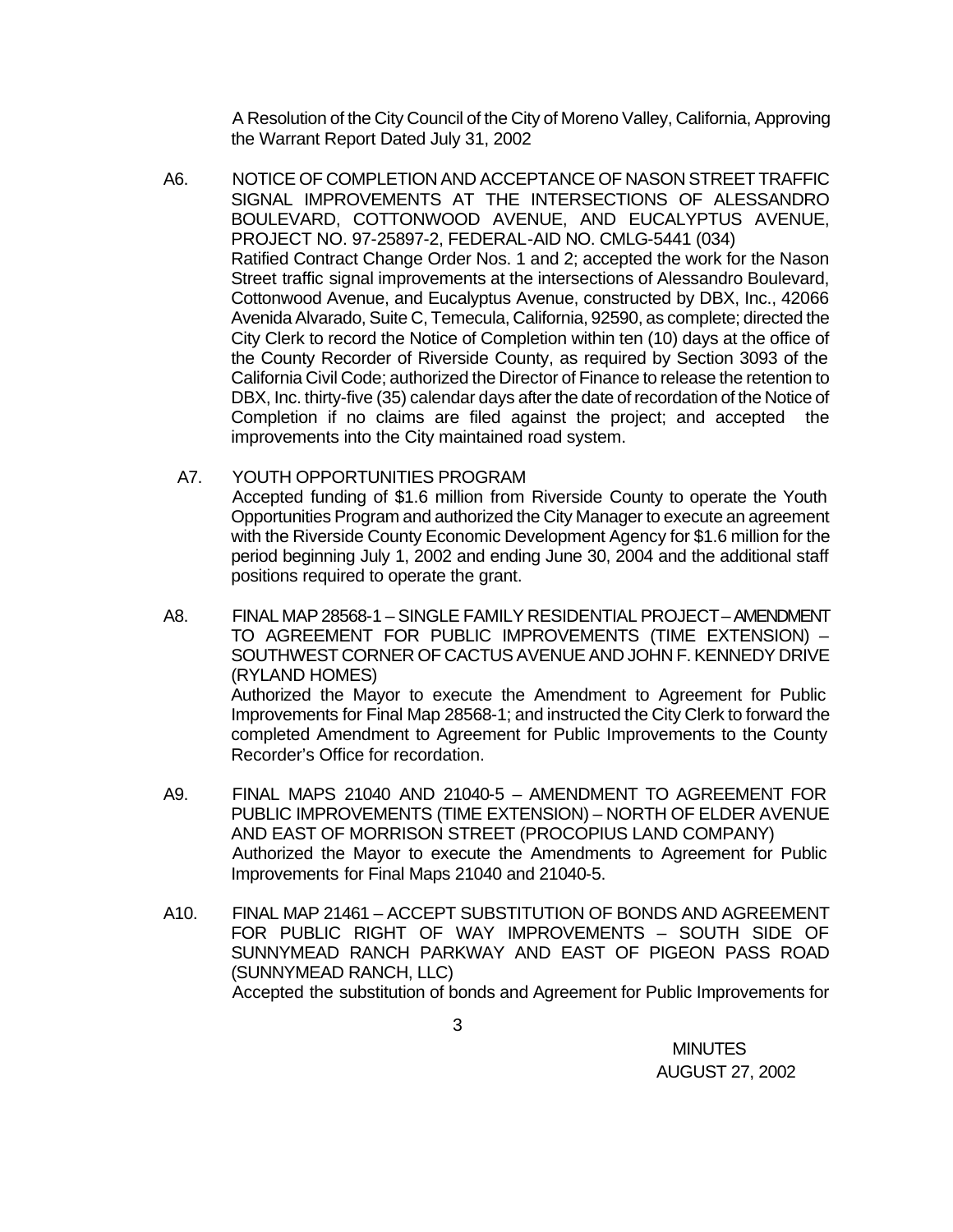Final Map 21461; authorized the Mayor to execute the agreement; directed the City Clerk to forward the signed agreement to the County Recorder's Office for recordation; and instructed the City Engineer to prepare the exoneration of the Faithful Performance Bond and Material & Labor Bond placed by Premier Group, Inc., upon acceptance of the substitution bonds and agreement.

A11. EXTENSION OF THE ESTABLISHED SERVICE AUTHORITY FOR THE ABANDONED VEHICLE ABATEMENT PROGRAM Adopted Resolution No. 2002-56 amending Resolution No. 98-22 and extending the established service authority for the Abandoned Vehicle Abatement Program to May 31, 2014.

#### Resolution No. 2002-56

A Resolution of the City Council of the City of Moreno Valley, California, for Extension of the Established Service Authority for the Abandoned Vehicle Abatement Program

- A12. FIRE SERVICES CONTRACT RENEWAL Approved the cooperative agreement between Riverside County and the City of Moreno Valley for Fire Services.
- A14. NOTICE OF COMPLETION AND ACCEPTANCE OF THE MEDIAN NOSE MODIFICATIONS AT VARIOUS LOCATIONS, STORM DRAIN IMPROVEMENTS AT FREDERICK STREET AND ALESSANDRO BOULEVARD, AND INTERSECTION CROSSGUTTER IMPROVEMENTS AT PIGEON PASS ROAD AND IRONWOOD AVENUE, PROJECT NOS. 98-26765, 98-21767, 98-21768 Ratified Contract Change Order No. 1; accepted the work as completed for the median nose modifications at various locations, storm drain improvements at Frederick Street and Alessandro Boulevard, and intersection crossgutter improvements at Pigeon Pass Road and Ironwood Avenue, constructed by H & H General Contractors, Inc., of San Bernardino, California; directed the City Clerk to record the Notice of Completion within ten (10) days, at the office of the County Recorder of Riverside County, as required by Section 3093 of the California Civil Code; authorized the Director of Finance to release the retention to H & H General Contractors, Inc. thirty-five (35) calendar days after the date of recordation of the Notice of Completion, if no claims are filed against the project (Account Nos. 426.76520.125.66121, and 125.66621); and accepted the improvements into the City's maintained road system.

## **B. CONSENT CALENDAR** - **COMMUNITY SERVICES DISTRICT**

B1. ORDINANCES - FIRST READING BY TITLE ONLY Waived reading of all Ordinance Introductions and read by title only.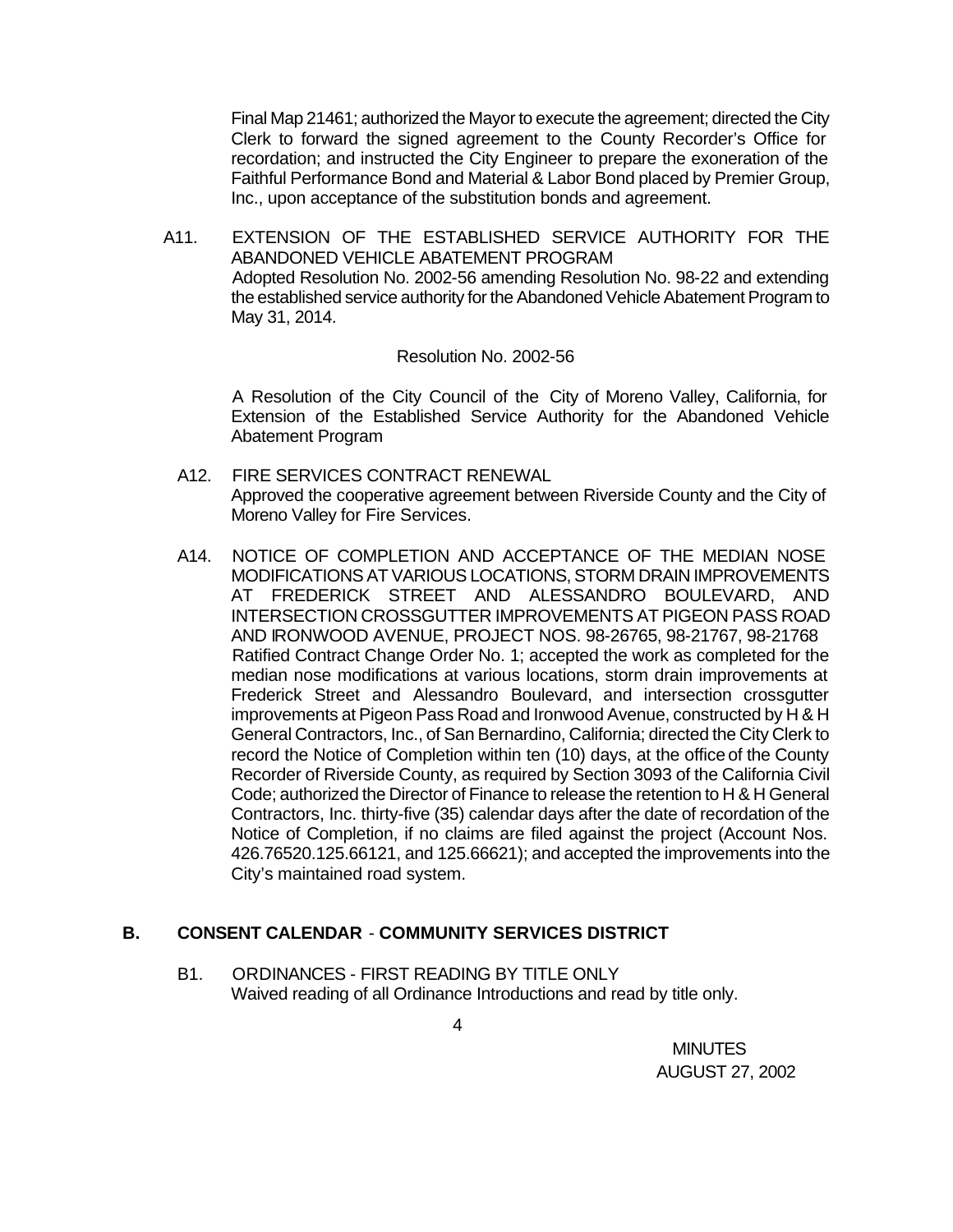- B2. MINUTES REGULAR MEETING OF JULY 9, 2002 Approved as submitted.
- B3. NAMING OF ROLLER HOCKEY/SKATEBOARD PARK AT MARCH FIELD PARK Adopted the name as approved and submitted by the Parks and Recreation Advisory Committee for the facility currently referred to as the Roller Hockey/Skateboard Park be named "Valley Skate Park".
- B4. REPLACEMENT OF PLAY SURFACES AND REPAIR/REPLACEMENT OF RUBBERIZED SURFACES AT THREE CITY PARKS Awarded a purchase order to Miracle Playground Sales, 27464 Commerce Center Drive, Suite 1, Temecula, California 92590 for material and labor to replace play structures and repair/replace rubberized surfaces at three City park playgrounds; and authorized the Finance Director to execute the necessary documents in an amount not to exceed \$171,300 as appropriated in FY 02/03, in account code 161.76210.6641.648.

# **C. CONSENT CALENDAR** - **COMMUNITY REDEVELOPMENT AGENCY**

- C1. ORDINANCES FIRST READING BY TITLE ONLY Waived reading of all Ordinance Introductions and read by title only.
- C2. MINUTES REGULAR MEETING OF JULY 9, 2002 Approved as submitted.

# **D. PUBLIC HEARINGS**

D1. A PUBLIC HEARING ON THE PLANNING COMMISSION'S JULY 25, 2002 APPROVAL RECOMMENDATION OF A GENERAL PLAN AMENDMENT (PA02- 0024), AND A ZONE CHANGE (PA02-0023) FROM THE CURRENT R5 ZONE TO THE R10 ZONE, AND A PLOT PLAN FOR A SENIOR CITIZEN APARTMENT PROJECT (PA02-0022) TO BE LOCATED ON 9.39 ACRES LOCATED ON THE NORTH SIDE OF COTTONWOOD AVE. AND EAST OF PERRIS BLVD. AT WATSON WAY AS A SENIOR HOUSING PROJECT, THE PROPOSED PLOT PLAN QUALIFIES FOR A 100% DENSITY BONUS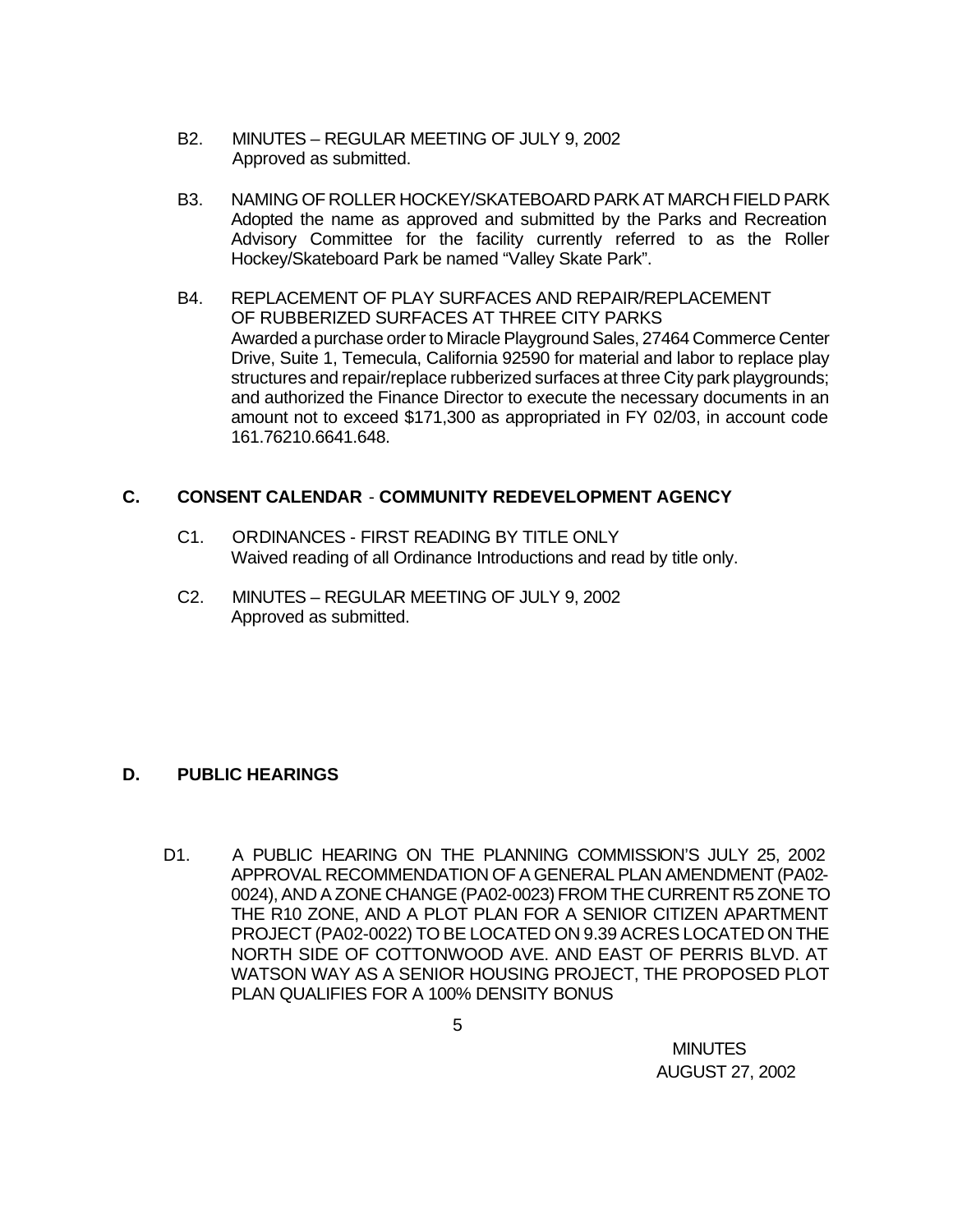Mayor White opened the public testimony portion of the public hearing. Public comments were received from Mohammad Akbari, Pete Bleckert and Jeri Roberts.

Mayor Pro Tem Batey made a motion, seconded by Councilmember Stewart to continue the item to the Council Meeting of September 10, 2002, with direction to staff to: 1) set up a site visit for interested Council at the northeast corner of the property; 2) modify Watson Street and refine the access point for the project; 3) design a steel gate at the northeast corner of the property with a Knox box to accommodate emergency public safety access and align with Patricia cul-de-sac; 4) gate and fully fence the project ensuring appropriate landscaping for the fencing elements; and 5) reduce the RV parking spaces by four and substitute standard parking spaces to maintain the City parking standards. Motion carried 5-0. Roll call vote.

# **RECESS; RECONVENE**

## **AGENDA ORDER**

- **F. REPORTS**
	- F4. APPROVE JOINT DEVELOPMENT AND USE AGREEMENT BETWEEN RIVERSIDE COMMUNITY COLLEGE DISTRICT MORENO VALLEY CAMPUS, THE CITY OF MORENO VALLEY AND MORENO VALLEY COMMUNITY SERVICES DISTRICT; AND APPROVE AMENDMENT TO THE JOINT EXERCISE OF POWERS AGREEMENT BETWEEN RIVERSIDE COMMUNITY COLLEGE DISTRICT MORENO VALLEY CAMPUS, THE CITY OF MORENO VALLEY, AND MORENO VALLEY COMMUNITY SERVICES DISTRICT

Mayor White opened the agenda item for public comments; there being none, public comments were closed.

Boardmember Flickinger made a motion, seconded by Boardmember Stewart to approve the Joint Development and Use Agreement between the Riverside Community College District (RCCD) Moreno Valley Campus, the City of Moreno Valley (City) and the Moreno Valley Community Services District (CSD) for the construction, maintenance and use of park facilities at a site within a portion of the RCCD Moreno Valley Campus and approve the amendment to the Joint Exercise of Powers Agreement adding the Moreno Valley Community Services District as a party to the agreement previously entered into between the City and RCCD. Motion carried 5-0. Roll call vote.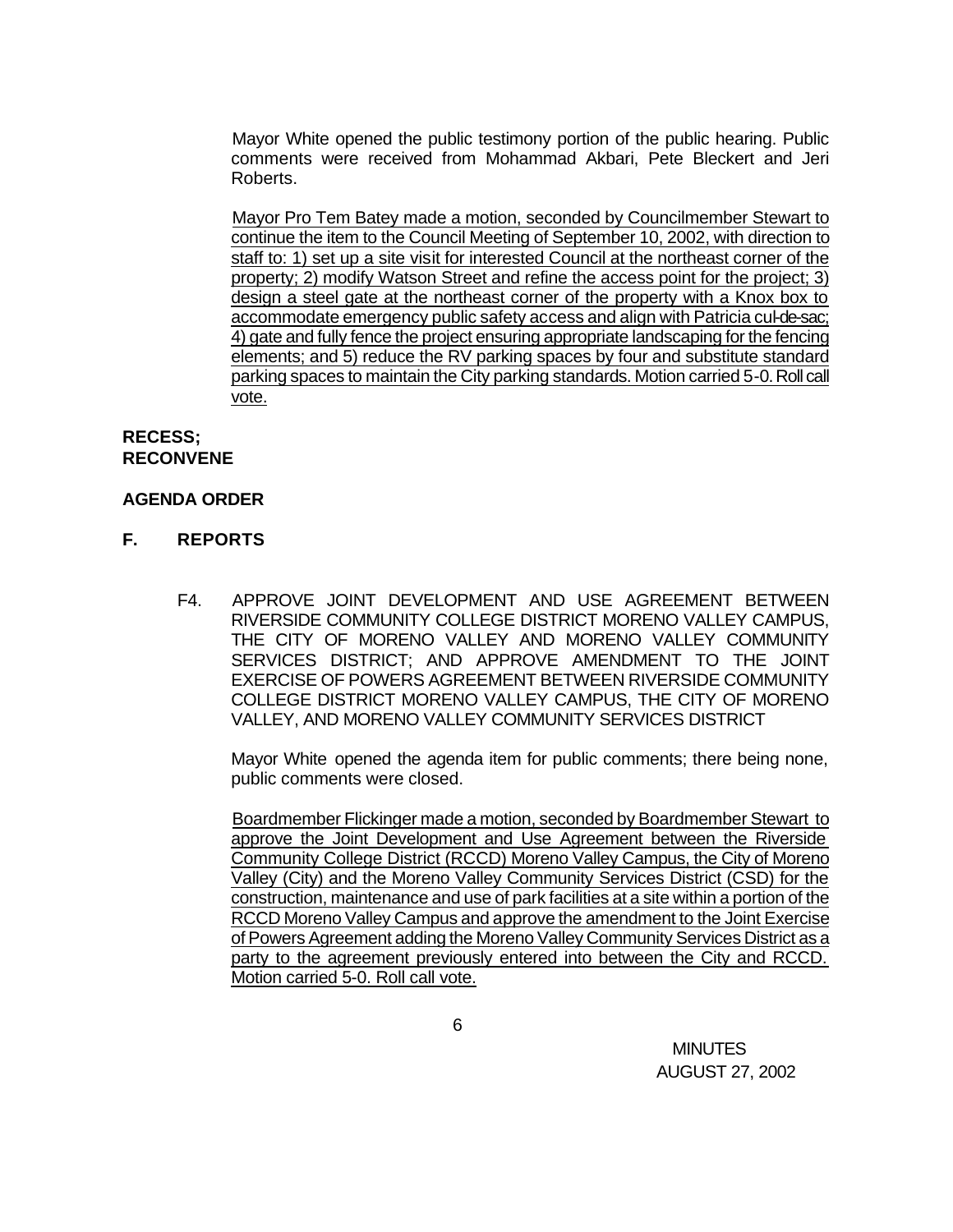F2. RECOMMENDATION TO ENTER INTO A CONTRACT WITH THE PEPSI BOTTLING GROUP (PBG) FOR AN EXCLUSIVE SOFT DRINKS DISTRIBUTION PARTNERSHIP AGREEMENT FOR A TEN-YEAR PERIOD

President White opened the agenda item for public comments.

Marcia Amino – 10363 Crest Brook

1) Concerns with having soda machines in the schools and exclusivity of contract

Boardmember Flickinger made a motion, seconded by President White to approve the proposal of the Pepsi Bottling Group (PBG) and authorize the City Manager to enter into a contract with PBG for exclusive soft drink distribution for a ten-year period, substantially upon the terms and conditions set forth in the agreement and in form and substance acceptable to the City Manager and City Attorney. Motion carried 5-0. Roll call vote

F7. 800 MHZ RADIO STATUS OF UPGRADE – ORAL PRESENTATION BY JOHN WALKER, INFORMATION TECHNOLOGY, COUNTY OF RIVERSIDE

Mayor Pro Tem Batey made a motion, seconded by Councilmember Stewart to receive and file the presentation from John Walker, County of Riverside, Information Technologies, on the status of the 800 MHz radio upgrade. Motion carried unanimously.

## **G. LEGISLATIVE ACTIONS**

G2. DISCHARGE OF FIREARMS ORDINANCE (CONTINUED FROM 6/11/02)

Mayor White opened the agenda item for public comments.

H. Paul Payne – 3565 La Ciotat Way, Riverside (Representing the NRA)

- 1) Feels the discharge of BB guns should not be a criminal misdemeanor
- 2) Offered assistance from the NRA program entitled "Eddie Eagle Gun Safety Program" to provide gun safety education for children

Mayor Pro Tem Batey made a motion, seconded by Councilmember Flickinger to continue the discussion of the introduction of the Discharge of Weapons Ordinance to the Study Session scheduled on September 17, 2002. Motion carried 5-0. Roll call vote.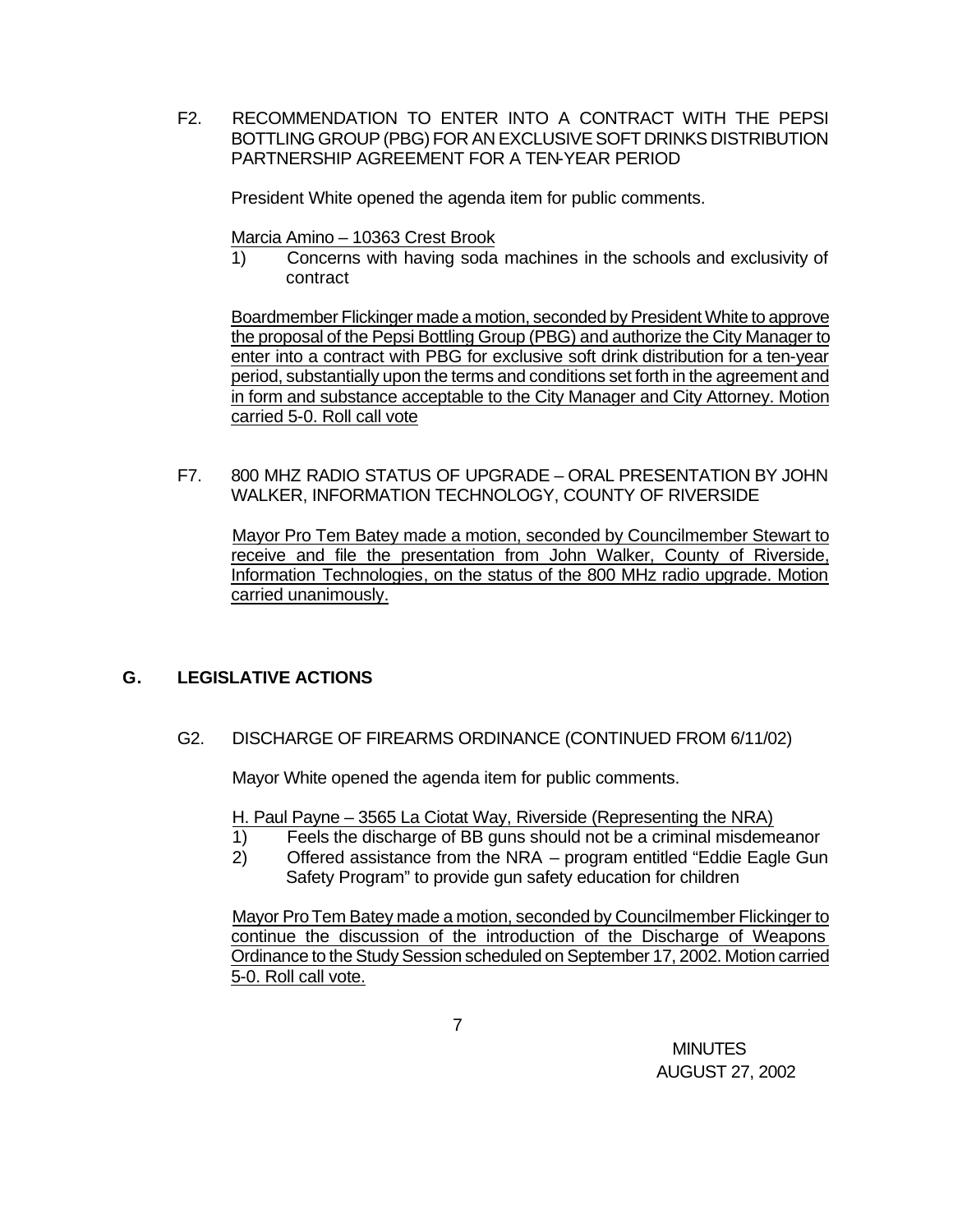# **E. ITEMS REMOVED FROM CONSENT CALENDARS FOR DISCUSSION OR SEPARATE ACTION**

A13. REMOVAL OF TRUCK PARKING ON THE SOUTH SIDE OF ALESSANDRO BOULEVARD, WEST OF GRANT ST.

Councilmember West made a motion, seconded by Mayor White to authorize the elimination of the remaining 470 feet of truck parking on the south side of Alessandro Boulevard west of Grant Street. Motion carried 4-1, Mayor Pro Tem Batey dissenting. Roll call vote.

## A15. SIXTH AMENDMENT TO POLICE CONTRACT

Mayor Pro Tem Batey made a motion, seconded by Councilmember Stewart to continue the item to the Council meeting of September 10, 2002, to be brought back by the City Manager and City Attorney with the appropriate contract language. Motion carried 5-0. Roll call vote.

# PUBLIC COMMENTS **ON ANY SUBJECT NOT ON THE AGENDA** UNDER THE JURISDICTION OF THE CITY COUNCIL ARE AS FOLLOWS:

George Albanese – Address matter of record (Submitted discourse for the public record)

- 1) Denial of equal time to speak at Council meetings
- 2) Asked the Council to grant him the same amount of time to speak as Councilmember Flickinger

Daryl C. Terrell – Address matter of record

1) Personal responsibility to improve the future of Moreno Valley

Pete Bleckert – Address matter of record

- 1) Feels truck parking could be designated on the west side of old 395
- 2) Davis Road closure
- 3) Residency of those in favor of Utility User's Tax

### Ray Hosman – Address matter of record

- 1) Member of NRA
- 2) Davis Road closure
- 3) Announced that Measure "F" petition has been signed by over 2000 citizens

#### Jerry Malyszka – 10028 Rock Hill

1) Shadow Mountain development has been blasting without a City permit and grading that has not been approved by the City in the conditions of approval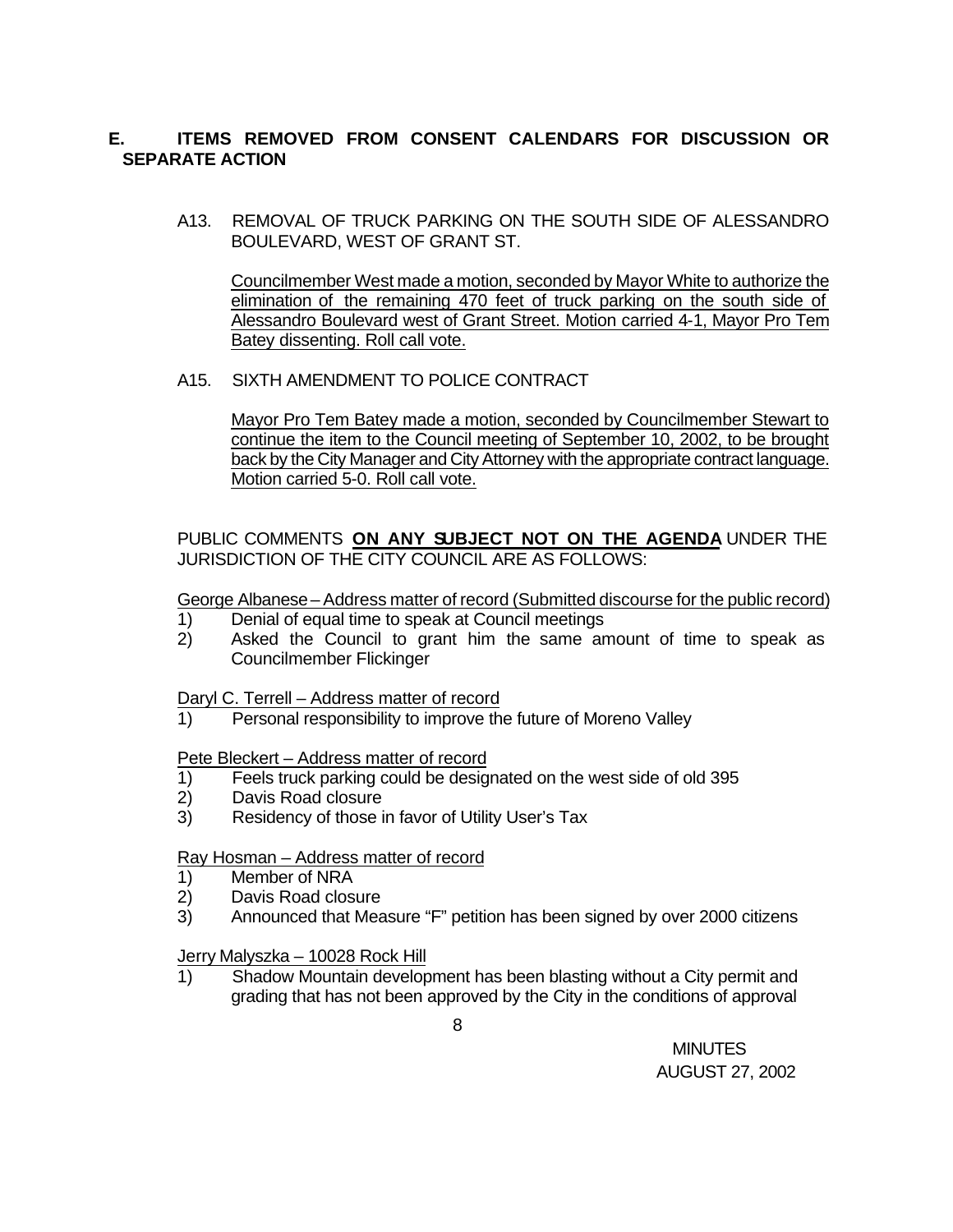Marcia Amino – 10363 Crest Brook

1) Asked the Council to explore listing the registered sex offenders on the City's website as Temecula and Palm Springs have done

# Emil Dragovich, Jr. 15725 Biarritz Ct.

1) Parking problem at Moreno Beach and Iris – Lake Perris overflow parks on Moreno Beach Drive and leaves trash and other debris

## Tom Jerele Jr. – 24895 Sunnymead Blvd., #133

1) Announced meeting on Tuesday, September  $3<sup>d</sup>$  at 7:30 a.m. at the Perris WalMart featuring information regarding a proposed tunnel running to south Irvine from Corona or Lake Elsinore to ease commuter problems

# **CLOSING COMMENTS AND/OR REPORTS OF THE CITY COUNCIL, COMMUNITY SERVICES DISTRICT, OR COMMUNITY REDEVELOPMENT AGENCY**

Councilmember Flickinger

- 1) Announced listing of the sexual predators (Megan's Law) on the City's website is under review by city staff
- 2) Clarified the City is considering abandoning a portion of Davis Road not closing it 3) Stated that equal time to speak is the same for all prospective candidates
- 4) Stated that the Utility User's Tax was approved by the voters (in 1996)
- 5) Asked Code and P.D. to look into the problems on Moreno Beach Drive
- 6) Arson at city parks asked the public to notify the Police Department if they see any suspicious activity between 10 p.m. and 6 a.m.

## Councilmember Stewart

- 1) Feels request for equal time to speak by candidate is ludicrous
- 2) Stated the Utility User's Tax is needed in light of current economic conditions
- 3) Vicious Dog Ordinance will be revisited on October 15th
- 4) Oleander dedication tomorrow at 8:30 a.m.

## Mayor Pro Tem Batey

- 1) Thanked staff for meeting with developers today to help improve communication
- 2) Talked with resident who has issues with the Police Department he feels at some point the City will need to ask the citizens whether or not they want to run their own police force
- 3) Announced that arson in parks has happened in Julian again. Urged residents to clear their yards of brush

## Councilmember West

1) Stated he has received many complaints of litter by residents in his district – City Attorney is looking into making illegal dumping a misdemeanor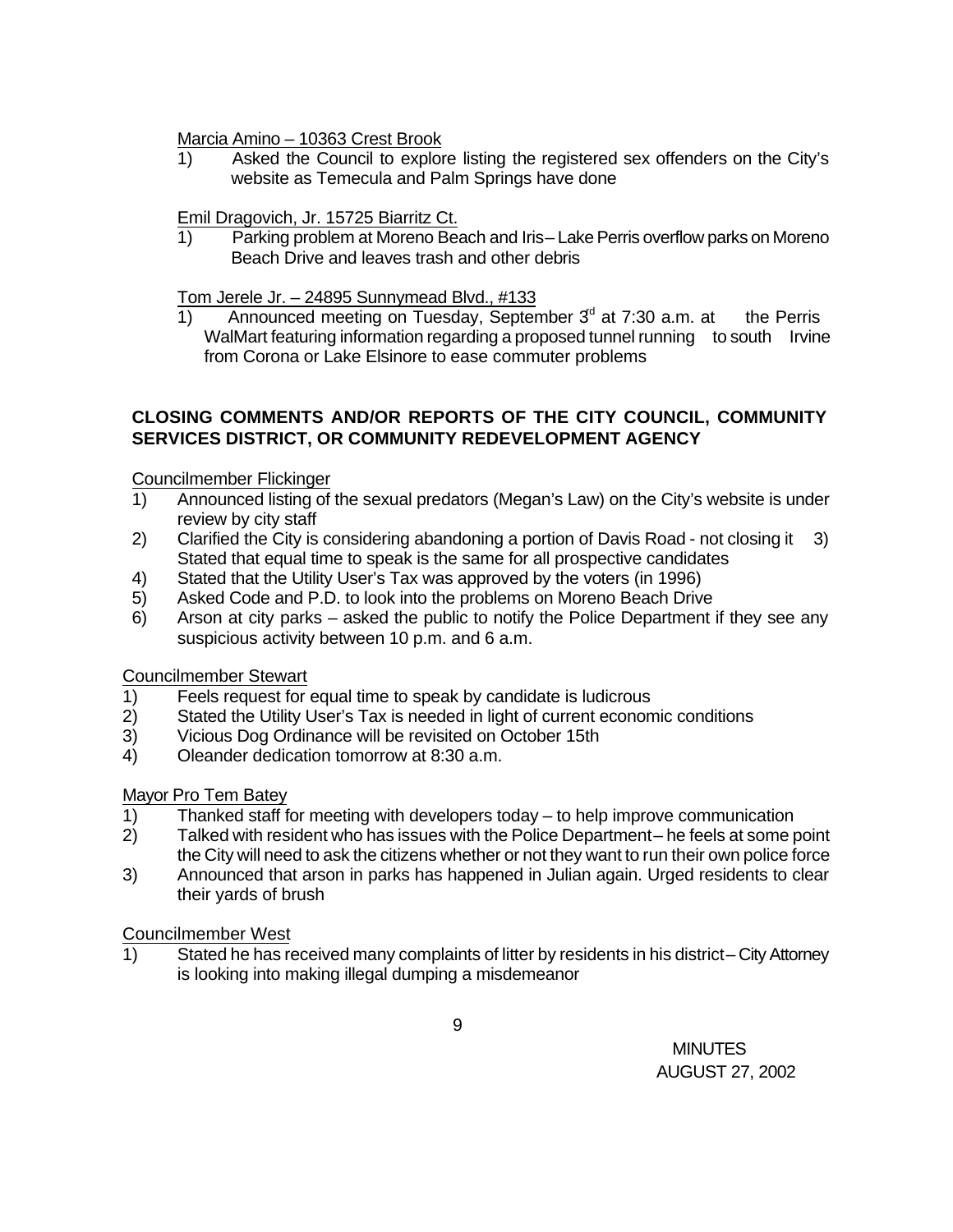2) Traffic Court has been considering closing its Moreno Valley office – asked the City Manager to look into this

### Mayor White

- 1) Invited those proposing repeal of the Utility User's Tax to come and meet with him to discuss the budget – no one has taken him up on his offer
- 2) Stated the City will be commerating the September 11<sup>th</sup> attacks at the Valley High School Football Stadium on Wednesday, September 11th at 6:00 p.m. – invited the residents to attend

## **AGENDA ORDER**

## **F. REPORTS**

F1. REPORT TO CONSIDER PUBLIC COMMENTS REGARDING COMMUNITY SERVICES DISTRICT ZONE B (RESIDENTIAL STREET LIGHTING) MAIL BALLOT PROCEEDING FOR TENTATIVE TRACTS 30316, 30319, 29509 (AND ALL AFFECTED PHASES FOR EACH TENTATIVE TRACT)

Mayor White opened the agenda item for public comments; there being none, public comments were closed.

Vice-President Batey made a motion, seconded by Boardmember Stewart to receive and file. Motion carried unanimously.

F8. LEGISLATIVE UPDATE

Mayor White opened the agenda item for public comments.

George Albanese – Address matter of record (Submitted discourse for the public record)

1) Council should represent their constituents by providing additional copies of the agenda packet for their review

Receive and file the Legislative Status Report by unanimous consent.

F5. APPOINTMENTS TO THE ACCESSIBILITY APPEALS BOARD AND TRAFFIC SAFETY ADVISORY COMMITTEE

Mayor White opened the agenda item for public comments; there being none, public comments were closed.

Councilmember Flickinger made a motion, seconded by Councilmember Stewart to appoint Ronald Dudeck and Keith Freiler to the Traffic Safety Advisory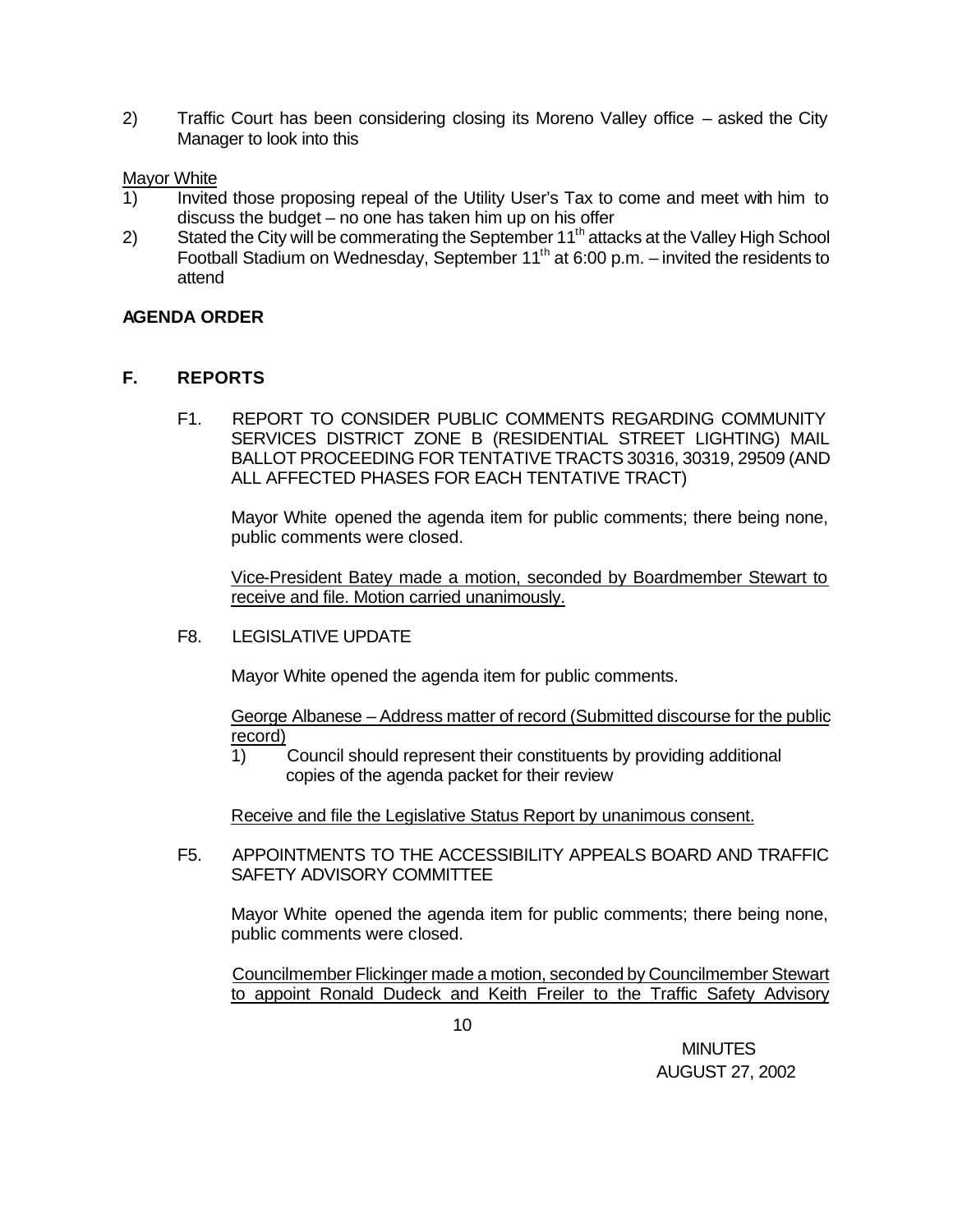Committee for terms expiring June 30, 2005 and to appoint Tommy L. Lewis to the Accessibility Appeals Board as Public Representative with a term expiring June 30, 2003. Motion carried 5-0. Roll call vote.

#### ORDINANCES - 2ND READING AND ADOPTION

G3. ADOPTION OF ORDINANCE NO. 605, AN ORDINANCE OF THE CITY COUNCIL OF THE CITY OF MORENO VALLEY, CALIFORNIA, AMENDING SECTION 12.20.020 OF CHAPTER 12.20 OF THE CITY OF MORENO VALLEY MUNICIPAL CODE RELATING TO A PRIMA FACIE SPEED LIMIT FOR CERTAIN STREETS (RECEIVED FIRST READING AND INTRODUCTION ON JULY 9, 2002 ON A 4-1 VOTE, BATEY ABSENT)

Councilmember Flickinger made a motion, seconded by Councilmember Stewart to adopt Ordinance No. 605. Motion carried 5-0. Roll call vote.

Ordinance No. 605

An Ordinance of the City Council of the City of Moreno Valley, California, Amending Section 12.20.020 of Chapter 12.20 of the City of Moreno Valley Municipal Code Relating to a Prima Facie Speed Limit for Certain Streets

F3. REPORT ON ADELPHIA

Councilmember Flickinger made a motion, seconded by Councilmember West to continue the item to the Council meeting of September 10, 2002. Motion carried unanimously.

## F6. APPROVAL OF CITY SPONSORSHIP FOR SPECIAL EVENTS

Councilmember Flickinger made a motion, seconded by Councilmember West to continue the item to the Council meeting of September 10, 2002. Motion carried unanimously.

### F9. CITY MANAGER'S REPORT

Councilmember Flickinger made a motion, seconded by Councilmember West to continue the item to the Council meeting of September 10, 2002. Motion carried unanimously